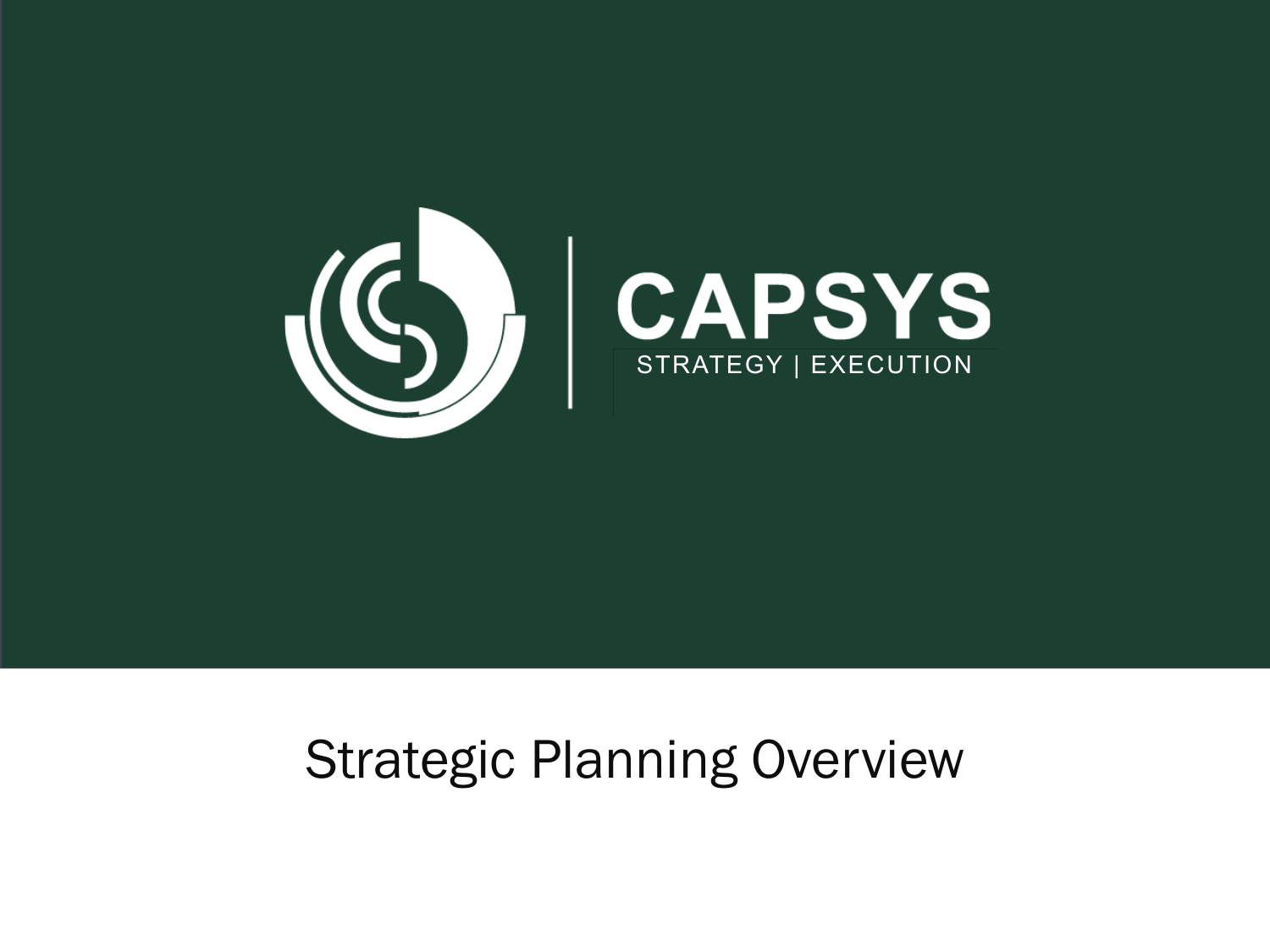## *To enable leading Life Science companies to deliver powerfully on their strategies and to win*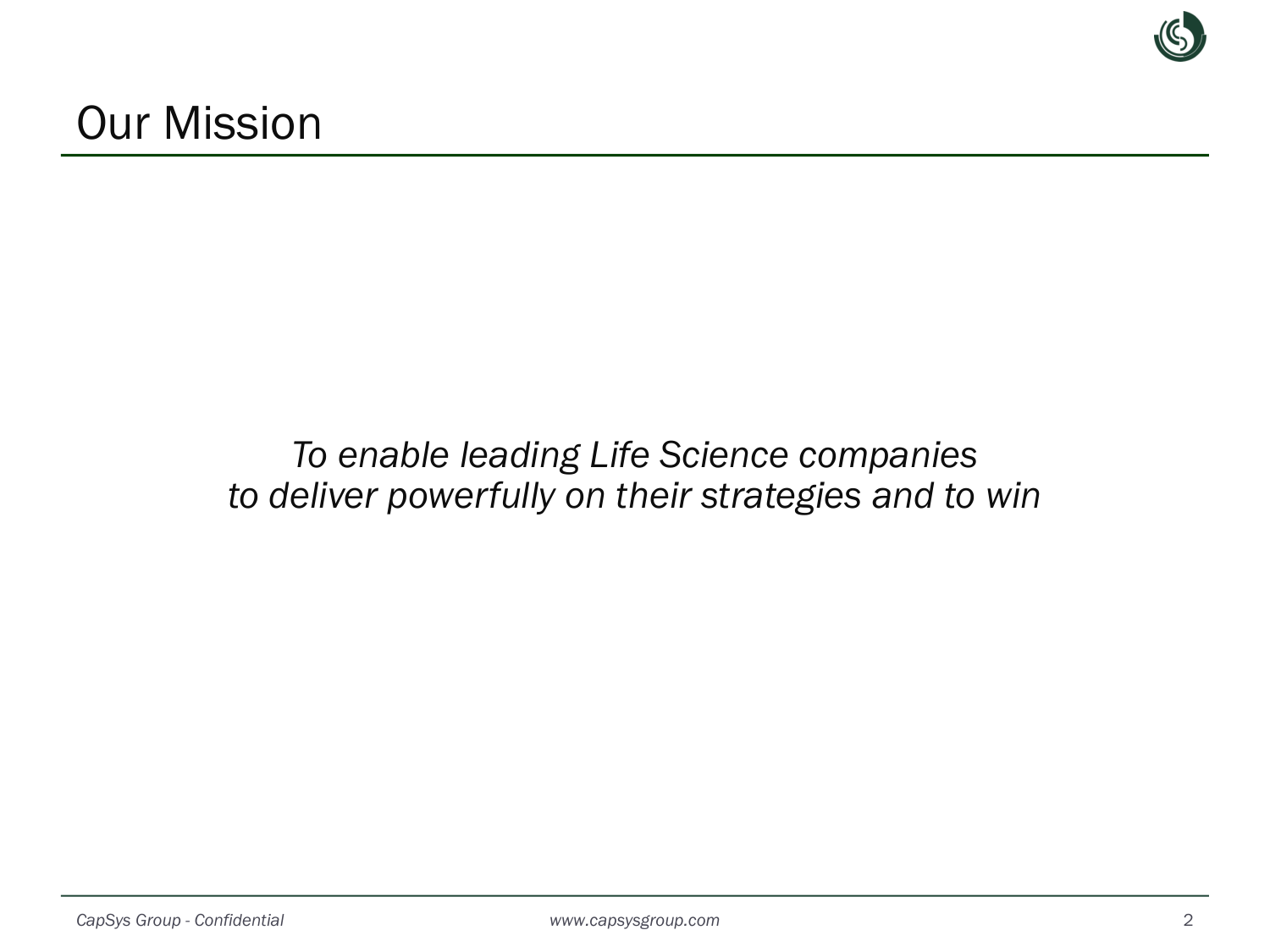

- Set a baseline and inform a capabilitiy roadmap
- Identify minimum/gold standards and best practices
- Identify and capture insights for improving the current brand planning process
- Foster cross-brand sharing and continuous improvement in brand planning
- Inform on training needs

#### **Objectives Findings are leveraged to enhance:**

- **Strategic Planning process**
- Training curriculum and materials
- Role definitions and career path
- Guidelines and "how-to" materials
- Additional Commercial Organization topics









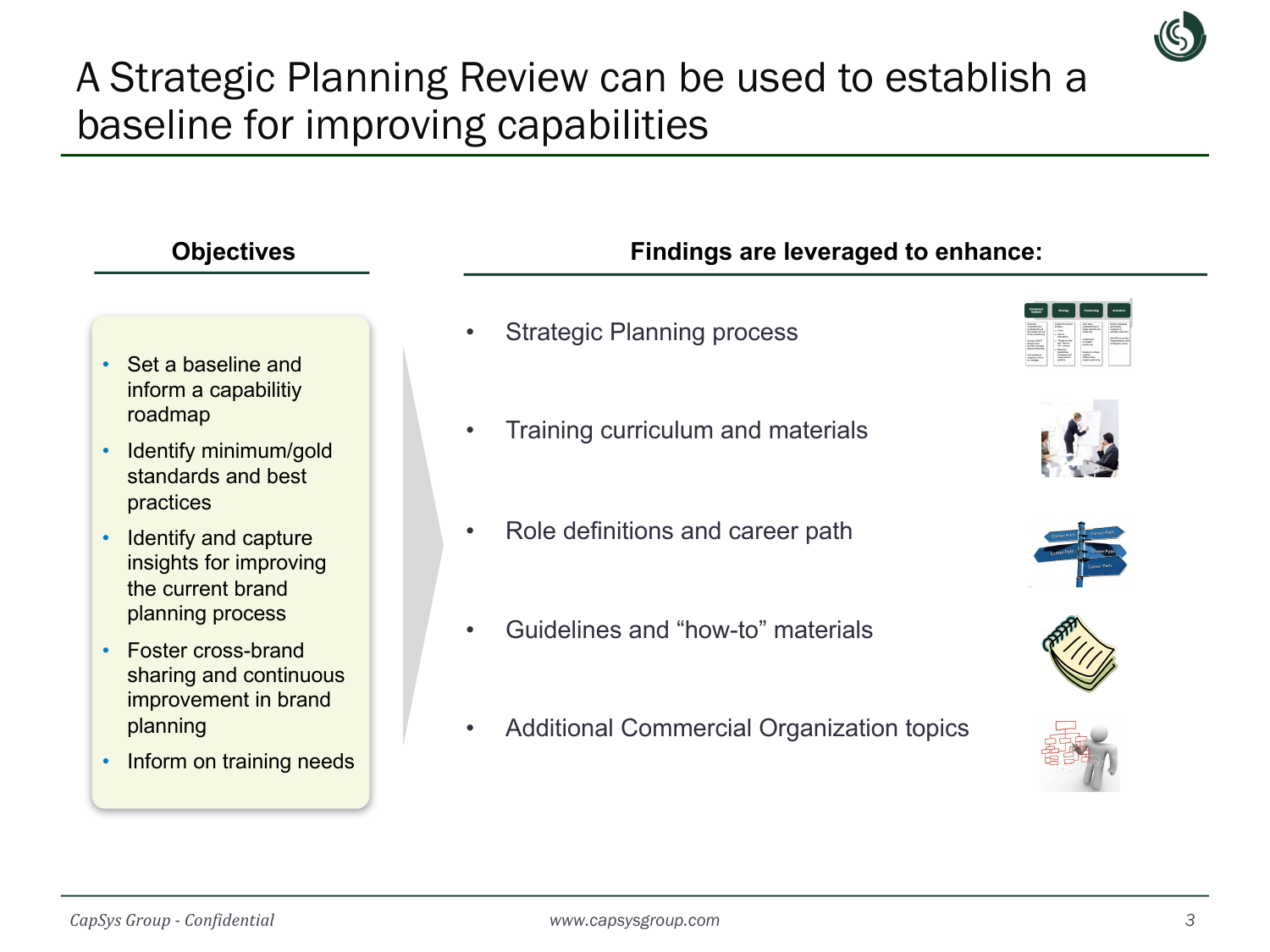

## What the Review could look like...



| Content                          | Score |                          |           | <b>Comments</b> | Minimum<br><b>Standards</b><br>Met? Y/N | <b>Gold Standards</b><br>Candidate? Y/N |
|----------------------------------|-------|--------------------------|-----------|-----------------|-----------------------------------------|-----------------------------------------|
|                                  | Poor  | Rating<br><b>Average</b> | Excellent |                 |                                         |                                         |
| <b>Executive Summary</b>         |       | 3<br>4                   | 5         | ۰<br>$\cdots$   | ۰<br>$\cdots$                           | ۰<br>$\cdots$                           |
| • Market Situation Analysis      |       | 2<br>3<br>4              | 5         | ۰<br>$\cdots$   | ۰<br>$\cdots$                           | ۰<br>$\cdots$                           |
| • Pricing Situation Analysis     |       | 3<br>2<br>4              | 5         | ۰<br>           | ۰<br>$\cdots$                           | $\cdots$                                |
| <b>Access Situation Analysis</b> |       | 3<br>4                   | 5         | ۰<br>$\cdots$   | $\cdots$                                | $\cdots$                                |
| • Medical Situation Analysis     |       | 3<br>4                   | 5.        | ٠<br>$\cdots$   | ۰<br>$\cdots$                           | $\cdots$                                |
| • Competitor Landscape           |       | 2<br>3<br>4              | 5.        | ۰<br>$\cdots$   | ۰<br>$\cdots$                           | $\cdots$                                |
| - SWOT                           |       |                          | 5         | ۰<br>$\cdots$   | ۰<br>$\cdots$                           | $\cdots$                                |
| • Patient Flow                   |       | 4                        | 5.        | ۰<br>$\cdots$   | ۰<br>$\cdots$                           | $\cdots$                                |
| • Opportunities & Threats Map    |       | 2<br>3<br>4              | 5.        | ۰<br>           | ۰<br>$\cdots$                           | $\cdots$                                |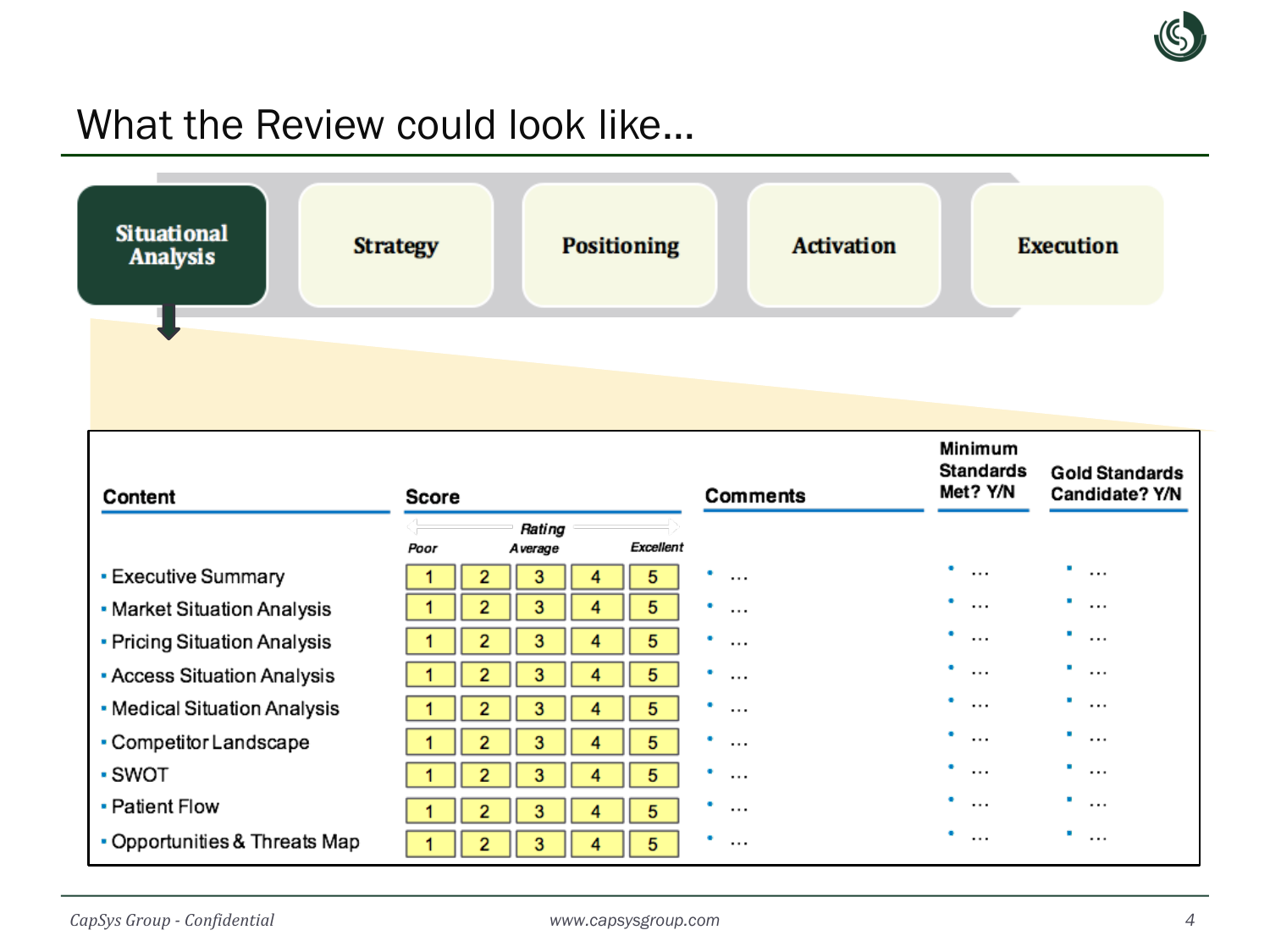

# Overview of a typical Strategic Planning Review

Key **Activities** • Can be setup for a specific business unit or therapeutic area or for a representative sample of plans across the organization (~10-25 plans) • Collecting and reviewing brand plan materials for all products in scope • Attending brand presentations to senior management, if necessary • Assessing individual brand plans according to defined criteria • Preparing individual brand assessments for feedback to brand teams • Preparing a comprehensive report-out for senior management • Identifying learnings and possible best practice examples **Scope** 

• Conducting meetings with key stakeholders and capturing feedback on brand planning process

**Timing** 

• 10-15 days effort over 3 weeks (depending on scope)